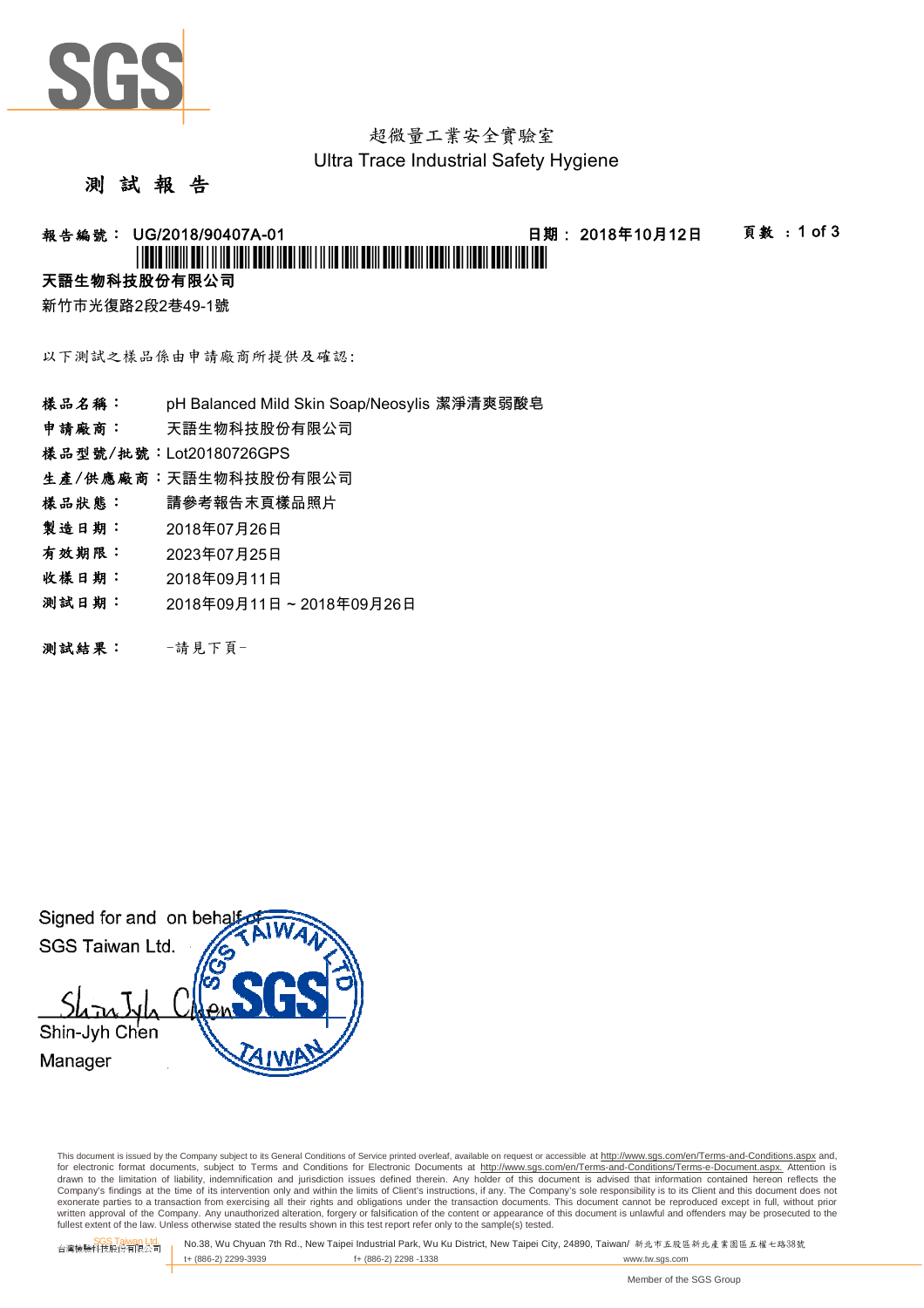

## 超微量工業安全實驗室 Ultra Trace Industrial Safety Hygiene

## 測 試 報 告

報告編號: UG/2018/90407A-01 日期: 2018年10月12日 頁數 : 2 of 3

## \*UG/2018/90407A-01\*

## 天語生物科技股份有限公司

新竹市光復路2段2巷49-1號

### 測試結果:

| 测試項目    | CAS NO.     | 测試方法                                               | 測試結果 | 定量/偵測<br>極限 | 單位         |
|---------|-------------|----------------------------------------------------|------|-------------|------------|
| 砷(As)   | 007440-38-2 | 本測試參考USEPA 3052方法,以感應耦合電漿光                         | N.D. | 1.00        | ppm(mg/kg) |
|         |             | 譜儀(ICP/OES) 檢測。                                    |      |             |            |
| 鉛(Pb)   | 007439-92-1 |                                                    | N.D. | 1.00        | ppm(mg/kg) |
| 汞(Hg)   | 007439-97-6 |                                                    | N.D. | 1.00        | ppm(mg/kg) |
| 鎘 (Cd)  | 007440-43-9 |                                                    | N.D. | 1.00        | ppm(mg/kg) |
| 總生菌數    |             | 本測試參考衛生福利部食品藥物管理署102.10.30公                        | N.D. | 10          | CFU/g      |
|         |             | 布建議檢驗方法-化粧品中微生物檢驗方法檢測。                             |      |             |            |
| 金黃色葡萄球菌 |             | 本測試參考衛生福利部食品藥物管理署102.10.30公                        | 陰性   |             |            |
|         |             | 布建議檢驗方法-化粧品中微生物檢驗方法檢測。                             |      |             |            |
| 大腸桿菌    |             | 本測試參考衛生福利部食品藥物管理署102.10.30公                        | 陰性   |             |            |
|         |             | 布建議檢驗方法-化粧品中微生物檢驗方法檢測。                             |      |             |            |
| 綠膿桿菌    |             | 本測試參考衛生福利部食品藥物管理署102.10.30公                        | 陰性   |             |            |
|         |             | 布建議檢驗方法-化粧品中微生物檢驗方法檢測。                             |      |             |            |
| Ⅰ黴菌及酵母菌 |             | Hitchin, A.D., Tran, T.T. and McCarron, J.E. 2017. | N.D. | 10          | CFU/g      |
|         |             | Micro-biological Methods for cosmetics.            |      |             |            |
|         |             | Bacteriological Analytical Manual online.          |      |             |            |

### 備註:1.測試報告僅就委託者之委託事項提供測試結果,不對產品合法性做判斷。

2. 本報告不得分離,分離使用無效。

3.若該測試項目屬於定量分析則以「定量極限」表示;若該測試項目屬於定性分析則以「偵測極限」表示。

4.低於定量極限之測定值以 "N.D."表示;低於偵測極限之測定值以" 陰性 " 表示。

5.微生物限量:依據衛生署公告化妝品微生物容許基準:總生菌數:眼周圍需<100cfu/g或ml,

其他類化妝品<1000cfu/g或ml,金黃色葡萄球菌、綠膿桿菌、大腸桿菌不得檢出。

 $6.$ 重金屬限量:依據衛生署公告重金屬限量: 汞<1ppm,砷<3ppm,鉛<10ppm,編<5ppm。

7.加發報告(修改產品名稱,2018/10/12)。

 $-$  FND  $-$ 

This document is issued by the Company subject to its General Conditions of Service printed overleaf, available on request or accessible at http://www.sqs.com/en/Terms-and-Conditions.aspx and, for electronic format documents, subject to Terms and Conditions for Electronic Documents at http://www.sgs.com/en/Terms-and-Conditions/Terms-e-Document.aspx. Attention is drawn to the limitation of liability, indemnification and jurisdiction issues defined therein. Any holder of this document is advised that information contained hereon reflects the<br>Company's findings at the time of its int exonerate parties to a transaction from exercising all their rights and obligations under the transaction documents. This document cannot be reproduced except in full, without prior written approval of the Company. Any unauthorized alteration, forgery or falsification of the content or appearance of this document is unlawful and offenders may be prosecuted to the<br>fullest extent of the law. Unless othe